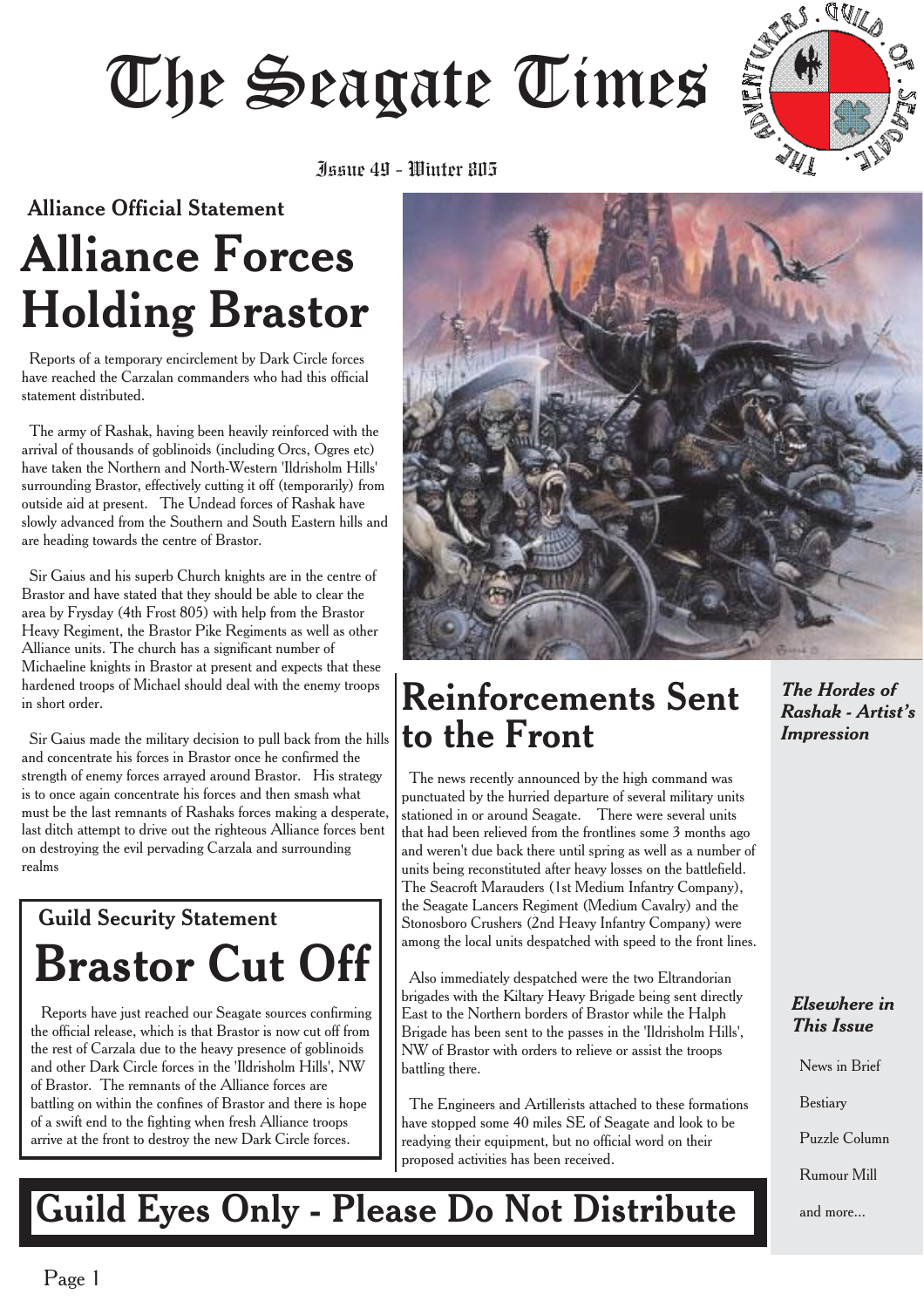*Sir Christopher in an audience with the God of Knowledge:*

*"If you want to read my mind, go ahead, just avoid the madness sections apparently they affect gods too."*

### **The Battle of Carlstons Switch Pass**

The Algain Heavy Cavalry and the Halph Heavy Cavalry Regiments which departed Seagate last week are reported to have met heavy resistance in the 'Ildrisholm Hills', NW of Brastor and were ambushed in the 'Carlstons Switch' pass by dug in Orcs supported by Ogres and Goblins. The Heavy Cavalry Regiments battled valiantly and managed to secure a Pass taking some casualties but inflicting heavy damage on the goblinoids.

The key supply route between Seagate and Brastor splits into three major passes through the 'Ildrisholm Hills' just north of Brastor. These passes, 'Hardens Pass', 'Orgons Saddle' and the 'Carlstons Switch', are used year round due to their elevation and ease of passage. The loss of these passes will mean that the troops in Brastor are cut off from further supply and reinforcement until the passes are retaken.

The Regiment was assisted somewhat by the arrival of a number of Aquilan Knights known as the Eagles Talons who were on route to Brastor. These knights were of great use in severely damaging an approaching enemy formation while the Eltrandorian Heavy Cavalry dismounted most of their troops and fought hand to hand to clear the 2-mile length of 'Carlstons Switch' of Dark Circle forces.



The action of the Eltrandorian Regiments was to hold the 'Carlstons Switch' pass for four long days, which were long enough to allow the passage of some refugees from Brastor, many of whom are making alarming statements of huge Dark Circle incursions, large battles and the loss of the Brastor Heavy Infantry Regiment in early Vintage near South Lending.

The Regiments withdrew in good order after yet more additional Dark Circle forces threatened to trap them in the pass, rendering their presence useless. The coordinated withdrawal from the pass means that the troops and civilians in the Brastor region are alone in their fight until aid can break through the enemy lines.

A troop from the Halph Regiment along with the remnants of the Eagles Fist, assorted injured and depleted small troop formations and several hundred civilians are on route back to Carzala across the Sweet Riding.

The remaining strength of the Eltrandorian Regiments and other Alliance formations are valiantly fighting to hold the Dark Circle forces from breaking out of the 'Ildrisholm *there.*" hills', into the supply routes across the lightly defended *Church Justice?* Sweet Riding until help can arrive.

# **The Western Church - Abductions & Secret Trials**

Reports and rumours continue of Carzalan citizens illegally detained by the military forces of the Western Church, and in some cases, transported against their will to Mordeaux, where the Gabrielite Inquisition is said to be holding secret trials for crimes of seditious libel -- normally considered statements impugning the authority of government -- but in this case extended to /"scandalum bellorum"/; spreading false rumours about the state of the war, liable to cause panic, and injurious to the public good.

Whether or not these persons are guilty of a crime, the fact remains that they should be tried through the Carzalan Ducal courts, not dragged off to some theocratic backwater where the Church conveniently holds temporal sway, and where the magistrates are clerics and knight of Uriel. Sources who spoke with us on the condition they not be named have confirmed that orders for the arrests originated with Sir Gaius de Malvallet, Commander of the Church's forces against the Dark Circle.

Questions on the matter posed to Duke Leto have been met with sympathy but no action so far. In an official reply via his secretaries, His Grace stated that the situation was under investigation, that these were trying times for all concerned and that it was important in this period of turmoil to hold firm with our allies and remember who the real enemy is.

We at the Times do not believe that this is really good enough, and we await with interest the representatives of the Church who will come to serve us with cease and desist orders for publishing the truth about the war, and exposing the actions of dangerous zealots.



#### *Dawn:*

*"Well, I would offer my mind to read too, but there isn't much*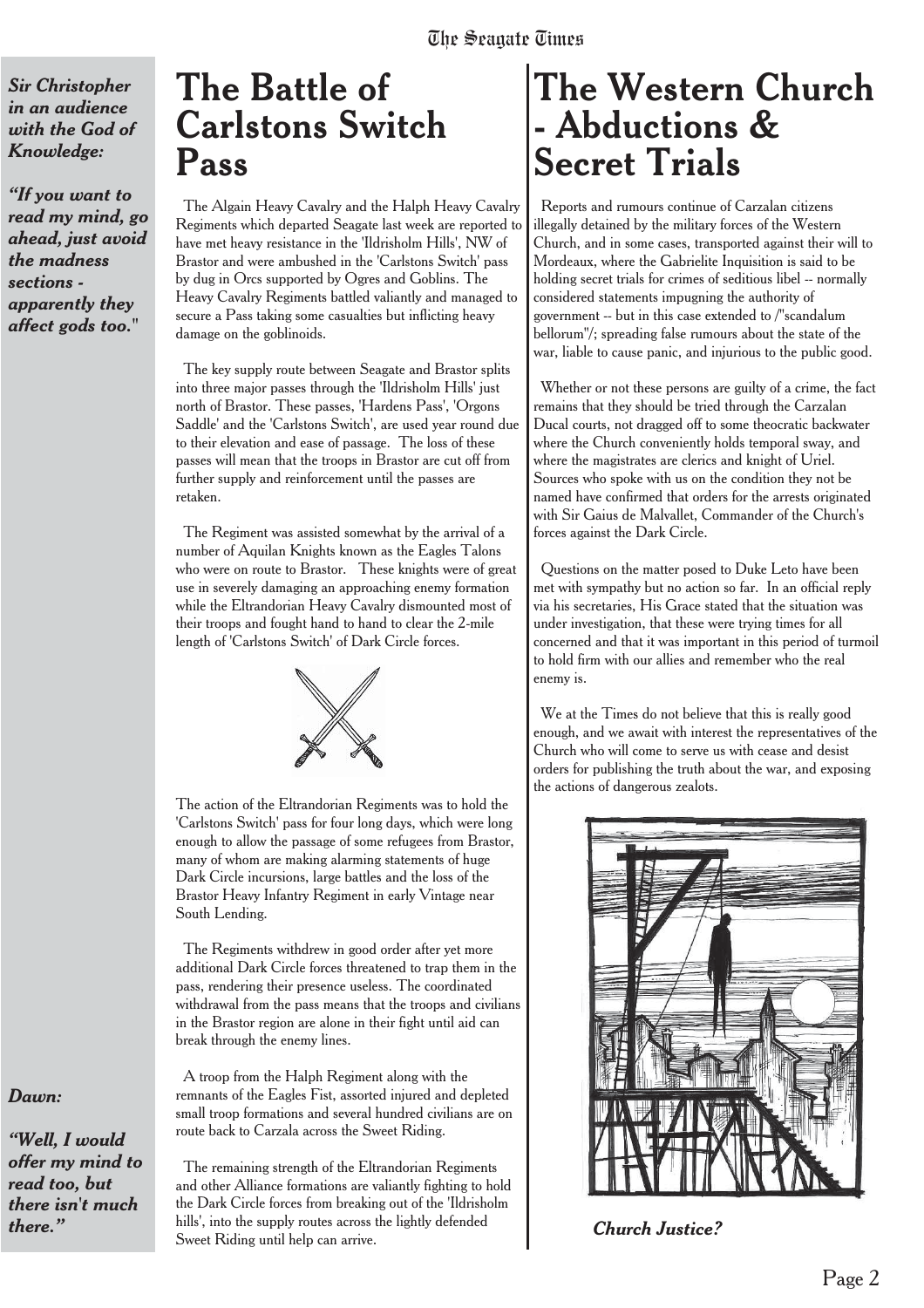# **An Eagle Falls!**

### Duke of Aquila Slain; King Survives Assassins

In a stunning turn of events, undead assassins acting for Rashak, the Necromancer of Masada, struck at King Ulric, his father the Duke of Aquila, and their entourage, during noon Michaelmas ceremonies inside the famous Königburg cathedral in Aquila.

At least six ghastly assassins, wreathed in black fire and wielding soul-leeching blades struck at the young king, who would have undoubtedly been slain save that his father Frederick, the 69 year old Duke of Aquila, threw himself onto the lead assassin's blade giving the King's guards time to engage the undead and to drag King Ulric to safety.

All of the assassins were dressed as knights of Aquila and even more distressingly, their leader has been identified by survivors as being the late Freiherr Reinhard von Bülow, formerly the Captain of the King's guards, who had been slain defending his Majesty during the assassination attempt on the King's birthday last Blossom, and who had been interred with full honours in the crypt of Königburg cathedral.

Within minutes of the attack the venerable cathedral was ablaze with black flames, a necromantic fire that defied all attempts to extinguish it. A number of other Aquilan nobles and courtiers gathered for the ceremonies died either at the hands of the assassins, or in the fire that consumed the cathedral. Most notable among these were Henrich von Dietfurt, Bishop of Aquila, and Erbmarkgräfin Katherin, daughter of the Markgraf of Innsluber. The dark fire finally burnt itself out the next day leaving little of Königburg save rubble. No bodies have been recovered from the ruins.

### The Heir of Aquila

With Duke Frederick's death the Duchy of Aquila passes to his eldest son, 47 year old Albrecht, a child from his first marriage to the Altgräfin Isentrud von Hochburg. Not too much is known about Albrecht who was mainly raised in his mother's lands in far northern



*Herzog Albrecht 758 -*

Aquila, and who assumed the title of Altgraf von Hochburg upon her death some 25 years ago. Duke Frederick involved him but little in foreign politics, and it is believed that he is very much a pro-Aquilan conservative. It is known that he prefers to speak only Reichspiel, and wishes to revert to using that language's form for his title, "Herzog", rather than the common form "Duke" used by his father. Court sources believe that while Albrecht enjoys considerable support from

some of the northern nobles, many in the more cosmopolitan south and east are less than pleased to have such a strong nationalist in the ducal seat and fear increased tensions within the kingdom.

### Regency Crisis?

The late Duke Frederick was Regent for his son, the 12 year old King Ulric, and his death raises questions about the regency and with it the smooth operating of the kingdom. It is too soon to say with certainty where events will lead, but advisers acting for Herzog Albrecht have steadfastly refused to countenance any discussion of the King's mother, Dulciena, Marquessa de Bowcourt assuming the role of Regent, and although their refusals have been couched in diplomatic terms it seems obvious that the Herzog feels that such a move would not be in the interests of Aquila. Both the Herzog and the Marquessa have despatched scholars to the College of Heralds in Mittelmarkhauptstadt to research the pertinent laws as laid down in the Old Kingdom.

### Safety of the King

It is also understood from sources at court that in the wake of now two attempts on the King's life Herzog Albrecht suggested that his half brother be transported to the Herzog's castle of Adlerschloß in Hochburg to ensure his safety, but that this was roundly rejected by the Marquessa who had rushed to Aquila in the wake of the attacks and who opted to take her son back to Bowcourt with her. The Marquessa and a heavily armed party escorted his Majesty to Bowcourt in the week after the funeral service for Duke Frederick, and the royal court has been moved to Bowcourt for the winter.

### Other Attacks?

Unconfirmed reports claim that assassins from Rashak also struck at Tomas Xerxes, Bishop of Mordeaux and Archbishop of the Western Church as he lead Michaelmas services in Mordeaux, but that the undead assassins were conclusively destroyed almost immediately they revealed themselves. An official speaking for the Archbishop has declined to substantiate the report.



*Duke Frederick 736 - 805*

*Mortimer summing up the right to choose: "Love and Fealty are stronger bonds than Command."*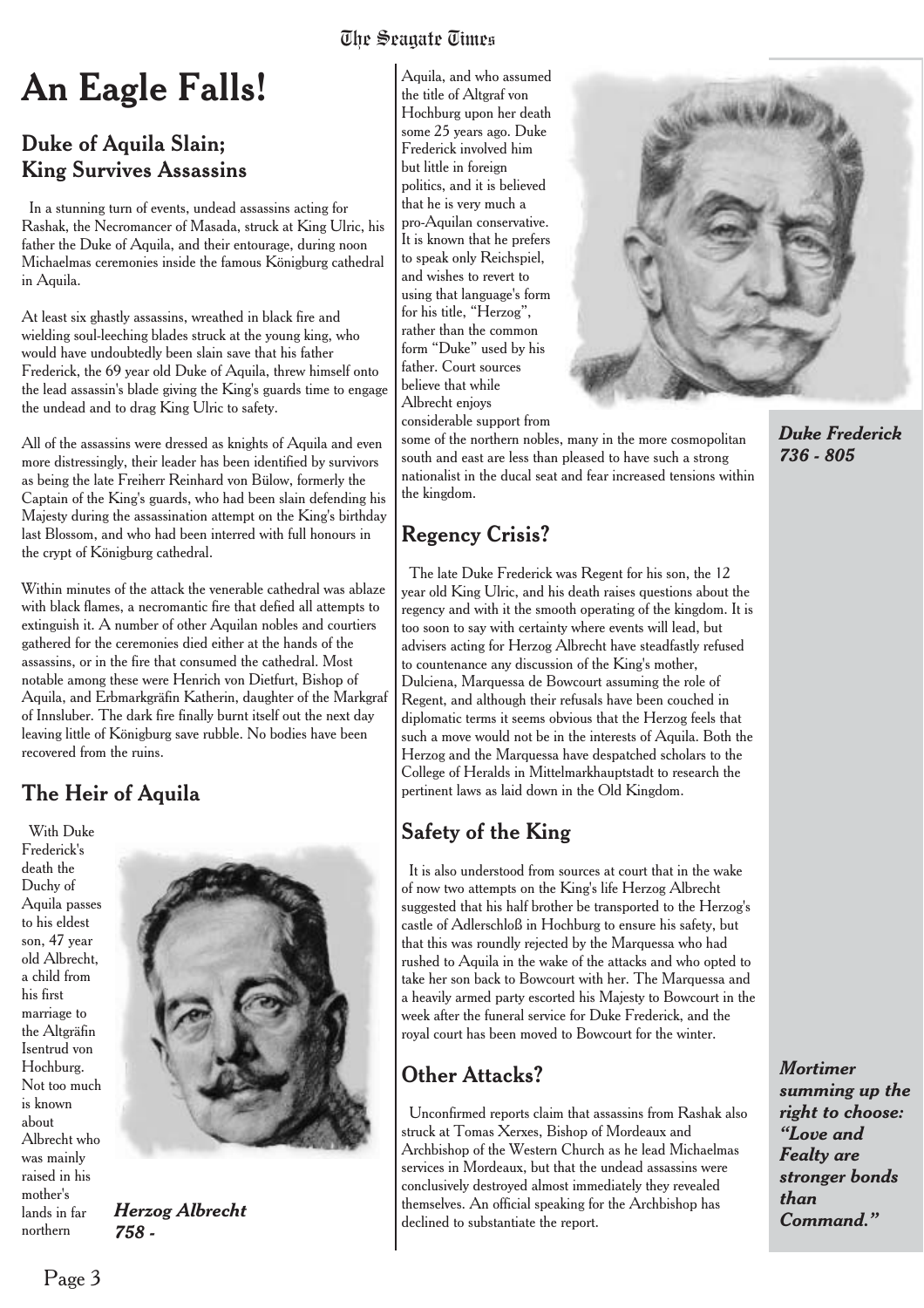*Bozo, with his height enhanced from 2'10" to 5': "It's hard to track when you're so far away from the ground."*

### **Eagle's Talons Destroyed**

The private Aquilan adventure known as the Eagle's Talons has ceased to exist as a fighting force. Altgrav Lorencz of Ichztmi, Aquila had brought almost 500 Aquilan knights and men-at-arms to Seagate to join the fight against the Dark Circle "Before it was all over". Lorencz said they had all rebelled against their formal military training because it "was taking too long". The Talons arrived in Seagate just before Michealmass, only to ride out the next day on learning of the assassination of the Duke of Aquila - it took 2 more days for their 1000 servants and baggage train to finish leaving. Traveling up to 50 miles a day, they arrived in Brastor Holding so quickly that no one had any plans for their use. The Talons journeyed east where they met with a troop of the 3rd (Algain) Heavy Cavalry Regiment of Eltrandor, who were systematically destroying some orcs. Not to be outdone, the Talons joined in; shattering a small force of ogres. The Talons rode further SE to Chapel Crossing, where a Liaison Officer from the Regiment suggested they turn back for supplies. Instead they went south, hoping to find more orcs. They destroyed or drove off four more groups of orcs and three of goblins over the next two days. The tempo was picking up, and so they continued towards the South Downs.

The Talons were down to perhaps three hundred unwounded when they entered the pass leading to Gryphon Valley. More and more enemy were being sited: it would be an interesting afternoon. The troops had to croud together as the valley narrowed, and the wings were attacked by missile fire from orcs on either side. Cresting a small rise, the Talons saw an entire army of Dark Circle troops camped in the bowl-shaped valley below, with the battle banners of a senior General on a ridge just beyond. The Talons could have turned and fought their way back to Brastor, and some argued for that. The Talons prayed for strength, lowered their pennoned lances, and charged. The walls of the valley closed in, the enemy were now in front of them and on either side. The smallness of the Talon's force was all too obvious as the 8,000 orcs, orgres and goblins formed up in a crescent and waited for dinner to ride up.

The sound of their meeting was excruciating: metal crashing onto metal, horses, men and goblins shreaking in agony. Amazingly the Talons smashed through the main opposition force, and charged the General's camp. Passing out the other side, the Talons formed up, turned around and charged back again! And back through the disrupted orcs, ogres and goblins. But by now the missiles and darts, the spears and even spells cast at them, had taken tremendous toll and too few Talons were left to mount a decent charge. Altgraf Lorencz therefore led the remaining 96 Talons (56 riding wounded and 43 dead tied to their horses) back down the pass and so eventually to Brastor.

*"You can fly hanging onto Bozo, surely you don't think he'd drop you? Not accidentally!"*

The court poet, Lord Ninyson, composed the following to commemorate the deeds of the Eagles Talons that autumnal day when a Dark Circle general and his mages were destroyed: no further enemy attacks occurred in this area for another two weeks.

### The Charge of the Eagle's Talons

(Apologies to Alfred, Lord Tennyson)

Twice a mile, now a mile, Half a mile onward, Into the valley of Death Rode the Three hundred. "Forward, Eagles Talons! "Charge for their banners!" he said: Into the valley of Death Rode the Three hundred.

"Forward, Eagles Talons!" Was there a Knight dismay'd? Led by their Count so Brave? Noble more than well behav'd! Their's not to make reply, Their's not to reason why, Their's but to do and die: Into the valley of Death Rode the Three hundred.

Orcies to right of them, Goblins to left of them, Ogres in front of them Thousands upon thousands: Storm'd at with dart and spell, Boldly they rode and well, Into the mouth of Hell, Into the valley of Death, Rode the Three hundred.

The three hundred looked so small, Charging such a massive wall, Of mighty legions held in thrall; The noble avalanche was hurled, At Enemy Banners all unfurled. Crash, so loud a breeze awoke, Right thro' the line they broke! History made at a stroke. The Generals tho' are Shatter'd and sunder'd. Then they rode back, but not Not the three hundred.

Goblins to right of them, Orcies to left of them, Ogres behind them Shaken to their core; Storm'd at with shot and spell, While horse and hero fell, They who had fought so well Came from the mouth of Hell, Back from the valley of Death Few tho' were left of them, Left of three hundred.

When can their glory fade? O the wild charge they made! All the world wondered. Honor all their blazons, Honor the Eagles Talons, Noble three hundred.

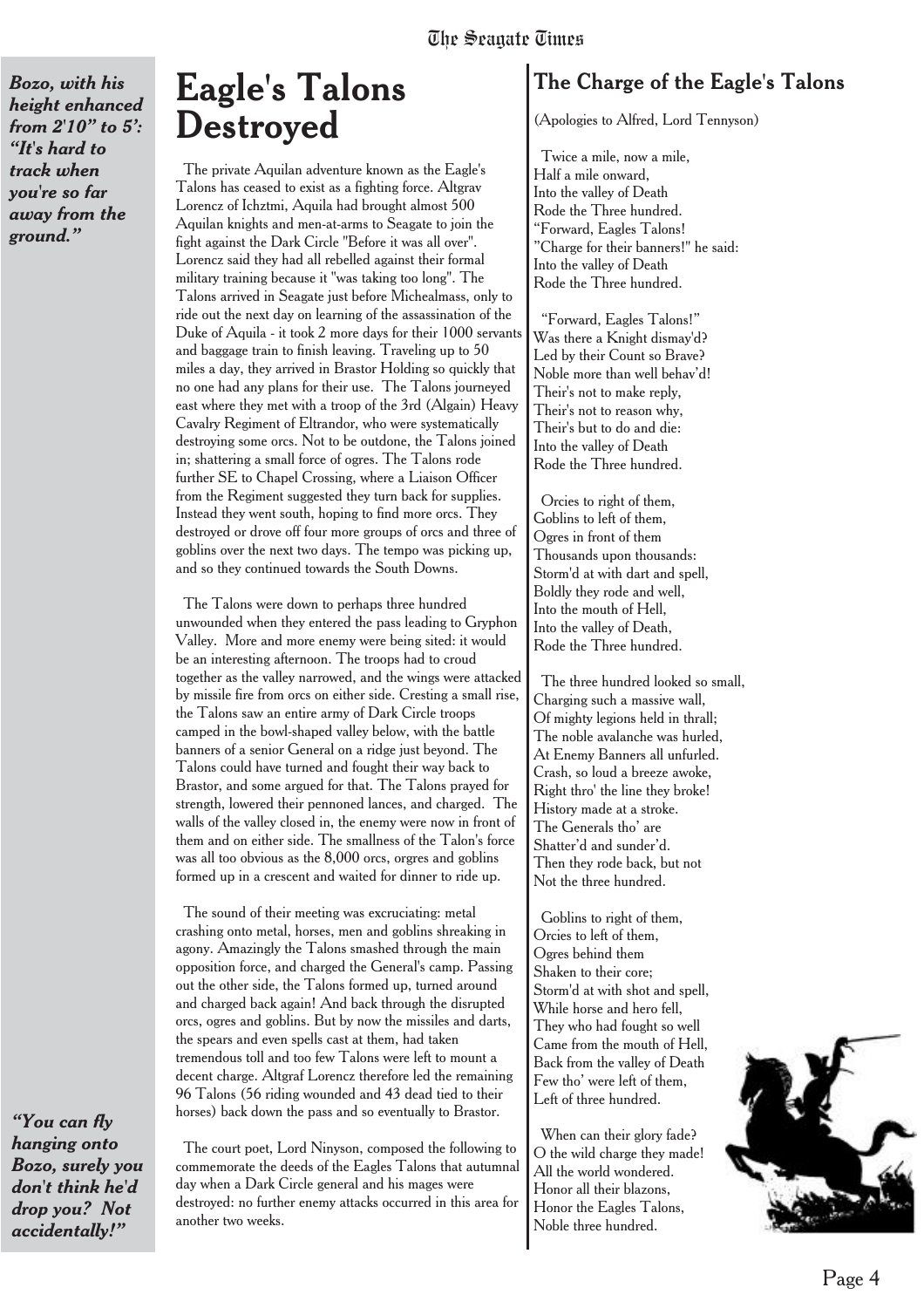# **News in Brief**

### Count Richard Exiled

Following the assassination of the Duke of Aquila, several peers gathered the courage to accuse Count Richard of Foxcourt of sedition, insurrection and treason. As several other nobles had already been found guilty of failing to hinder the assassins, the Marquessa of Bowcourt agreed to a trial.

Unfortunately for Count Richard, failure to turn up for a treason trial is itself treasonous, and so he was quickly found guilty of all charges, and sentenced to death or exile to 1000 miles distance.

Count Richard, known as Tricky Dicky to Guild members, initially sought sanctuary in his major castle, but has since fled to the Lunar Empire. As the court attainted his entire family, the county is open for future appointment, or even the rehabilitation of Richard. Sources in Bowcourt suggest a Lord Lieutenant will be appointed to run the county for the short term.

#### "The Gryffons are making a comeback!"

That was the catch cry of a recent party visiting the Ring Worlds, in search of the lost gryffons of Mount Desai. Their adventurer friend called Dawn led a party to find them after their mysterious disappearance last season. Apparently the same Gryffon pride once lived there as faithful agents of the Goddess of Justice and Vengence - until their disappearance about twenty years ago. This coincided with their appearance at Mount Desai on the south point of Confederation Bay, the result of a backfire by Hawk, an adventuring air mage. The Old Gods of the Ring Worlds were delighted at the return of the gryffons to help fight against the New Gods (who were attempting to overthrow their place in the peoples beliefs). With the persuasion of Dawn and Mortimer the gryffons entered into the spirit of vengence requested of them. A slightly smaller pride of Gryffons now reside at Mount Desai -any adventurers requiring an introduction are asked to contact Dawn.

### Another New Plane Discovered

A returning Guild Party reported the successful exploration of another of the Portals on the Plane of Paleolithica, this one in a bowl-shaped valley on an off-shore island. It led to a buried Gate on a Plane called Kalamar.

Future parties planning on further exploration through this Portal show note that the Kalamar Gate was apparently deliberately concealed, and that water-breathing magics are required to exit. The party believes that it maybe part of a network of Gates on that plane, but were unable to confirm this.

They added that the local area - a country called Eldor, seemed unusually low in mages, and that future parties should be careful to conceal their magical abilities. However, this did not stop the party from finding considerable magical loot!

### Paradise Revisited

Another party has successfully returned from the Plane of Sol, having made peaceful contact with a number of the local residents on behalf of the Paradise community. Their brief was to map the local area, check out various sightings of unusual creatures, and locate sources of various materials.

The first of the unusual creatures in the vicinity contacted proved to be a clan of nomadic cattle-herding centaurs, who were able to explain in broken elvish that the winged creature that members of the community had sighted was most probably a roc and that a dragon would be asked to send it packing. They also informed the party of the whereabouts of fauns, gnomes and dryads. The party established the location of dryadinhabited forests, which they avoided, and made contact with the fauns - and also with leprechauns and brownies. The elders of the Paradise community were not amused to hear that their homes would be soon blessed by the presence of house-fairies...

The party were able to achieve all their objectives, in many cases exceeding their brief, without once drawing weapons in anger, thanks in large part to the diplomatic skills of party members, and much to the frustration of Drum, who was spoiling for a fight. On the contrary, Lady Starflower informs us that it was something of a picnic... More accurately, it was a succession of picnics. It appears they even found truffles.... And smoked the trout... And had a glorious party with some of the inhabitants, with wine, song, and lots of exercise. Why can't adventuring always be like this?

*Centaur nomad*

#### *First Contact on Kalamar*



*"I'm a dwarf, I know better than to run."*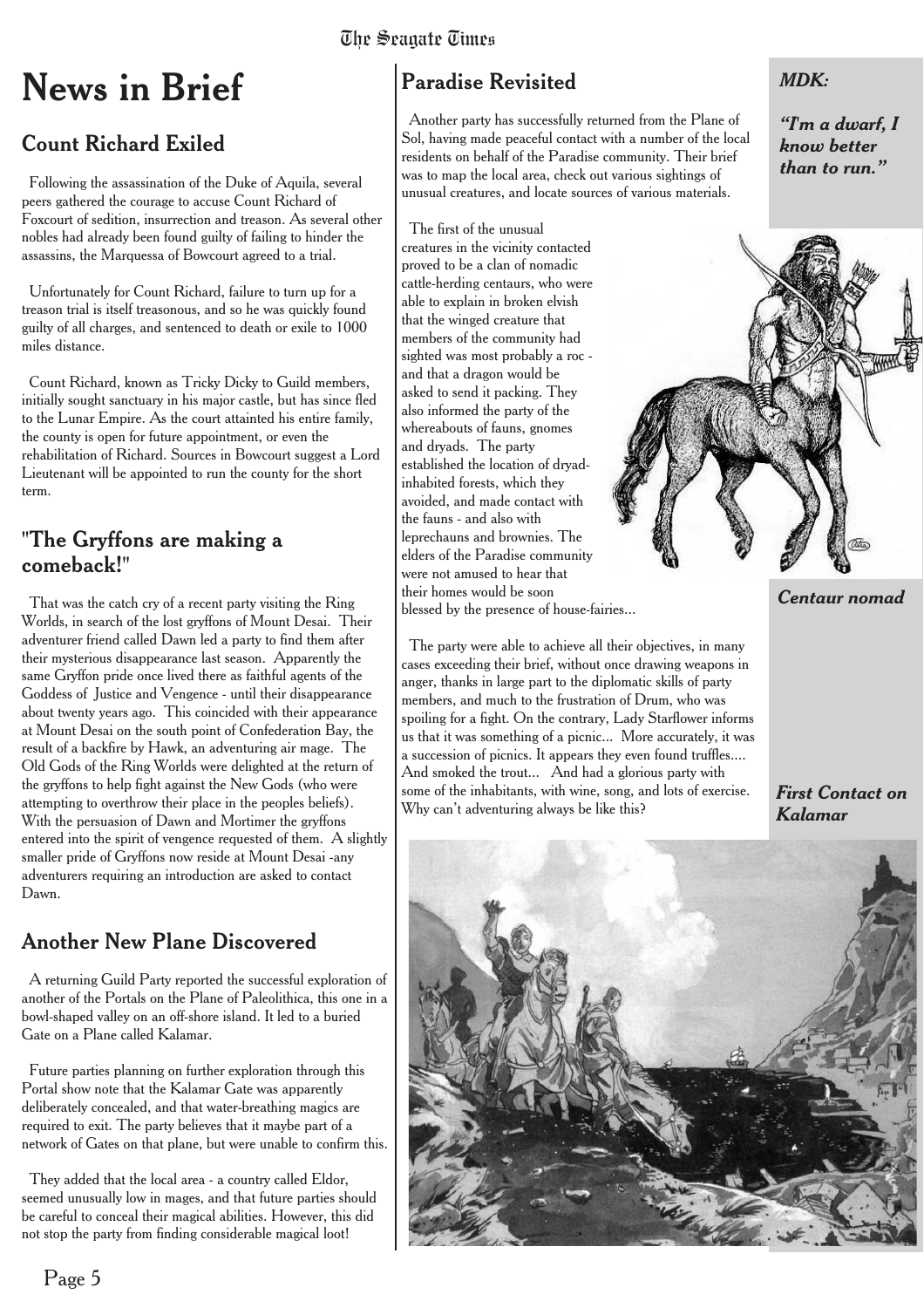### Who are the **Reynards?**

This season we had the opportunity to chat with a pair of guild adventurers who have the distinction of being Knights of Gabriel and Michael, respectively, and that of also of being married. Sir Christopher Reynard the illusionist, and Sir Frances Reynard the ensorceler.

SGT I understand you've been known by other names in you career. What are they and why did you change?

Kat: When I joined the guild I was known as Kate Hardy, but after spending time with Countess Madeleine's court in Westphalia, that changed to Lady Kathleen. Of course when I married Kit I became Lady Kathleen Reynard and started calling me Kat. When ordained as a knight I took the name of Sir Frances.

Kit: There was a wonderful trip to the Ellenic Isles, where I had seven different identities - I think I enjoyed being "Hawk" most. On most adventures I only get to be one or two new people.

SGT Just to clarify for our readers, which came first joining the guild (& why) or becoming a knight (&why)?

Kit: The guild was a way to make my way in the world, and meet interesting people. Becoming a Knight Inquisitor was a natural progression, after I realised what made people interesting, and how they should be dealt with.

Kat: I joined the guild after learning to my college, mainly to pay of the debt. It seems that as one goes on the cost of adventuring rises proportionately with one's experience, so I still find myself trying to pay off debt. I became a Michaeline after an epiphany of sorts. It helps that we can be an united front against the demon worshipers and summoners of the worlds.



SGT How did you meet each other?

Kat: We first met on an adventure - its where one always meets the most interesting people.

SGT A few years ago you jointly hired a party to help remove a curse of sorts - what that was about?

Kit: There was a misunderstanding and a small death curse, wherein most Michaelines, nearly every demon worshipper, and anyone who was competent with a sword wanted me dead. This meant invitations dried up for a few months, and we needed to take action to avoid becoming social pariahs.

Kat: A trip to Hades to rescue a fellow Michaeline helped the bishop see our point of view.

SGT What's it like adventuring together?

Kat: The best thing is that we look out for each other. Of course in an ideal adventuring party one expects the others to help defend against attack and so forth. With one's spouse also on the adventure, one can trust that the other will be there. I know that there is someone just as keen to keep my skin whole as I am, and that doubles the odds of survival. Also since we know what the each other can do, and is likely to do in a situation, its easier to plan.

Kit: Stressful.

SGT What have you specialised in since you've been with the guild?

Kit: Im my youth, I cast a little fog and spread confusion amongst my enemies. Nowdays, acts of deering-do and diplomacy are more my lot, as I work to repair the fractured trust between nations. Demon-slaying is such a common speciaity, I'm sure it doesn't count.

> Kat: I've always been an information specialist, and use my college accordingly.

SGT Any Hobbies/spare time activities of interest?

Kit: I'm working on a crusade down south - it should start in eighteen months or so.

Kat: It's always amusing to see what strange ideas the children come up with.

SGT: Anything else you want to say to the guild populace?

Kit: Don't confuse the bureaucracy and prejudice of individuals with the love that Mother Church holds for you all. We are willing to die to protect your souls, and thousands of us do every year. A little goodwill in response would be charitable.

Kat: Quite.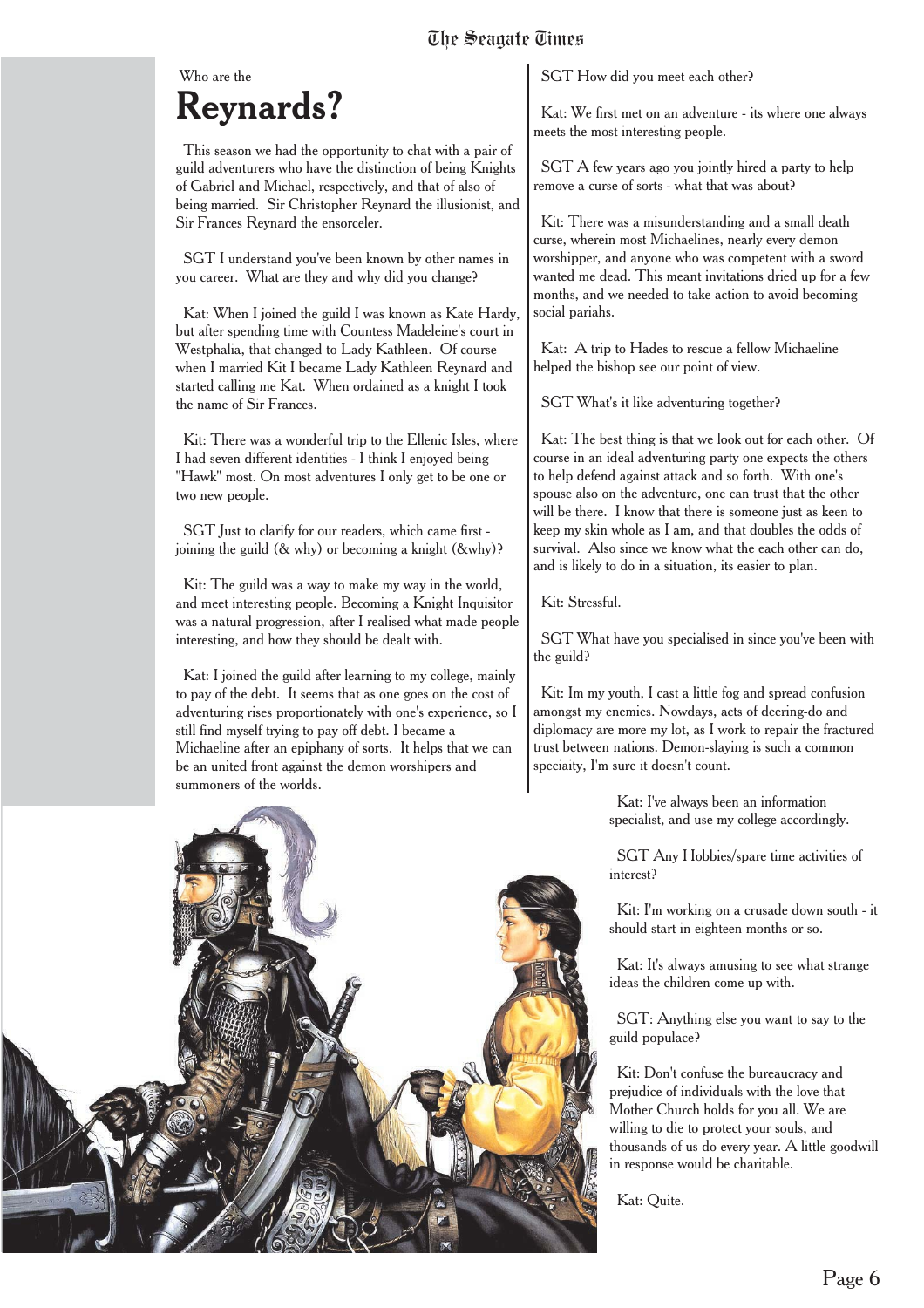# **The Adventurer's Guide**

#### **Tips for success**

No matter how well the employer appears to be guarding it, always close the portal from the Dark Circle behind you.

On an exploration mission it is essential to have a good ranger in the party - if that ranger also happens to be a good cook, so much the better.

Always take the spice rack.

The more extraplanar carrying capacity you have the more loot you can take away with you. Bed, tables, chairs, globe shaped liquor cabinets, marble-topped vanities....

Knowing when to go away and come back the next day can be the difference between everybody living and everybody dying,

Being able to detect undead is frequently the most useful thing necromancers can do.

A selection of wiccan skin-changes and acces to counter wicca special is an excellent way of taking care of your horses on long sea voyages, across deserts and mountain and suhlike places unfriendly to equines.

### The Cat's Duel

In a preparation for a duel Mortimer knitted a jerkin for the cat to wear, which then had enchanted armour cast on it. Then a skin change was applied and the cat became a giant wolverine, with a potion of animal growth, it became double giant; but a disguise illusion scaled it down to look merely double cat size. Then multiple images and invisibilty to confuse the oppnonet, with a a few defenses added such as witchsight, featherfall, trollskin and vapourbreathing. For the final touch the cat had a silk scarf threaded with amulets, cleverly disguised as a jewelled collar with a little bell. In the end the cat had 90EN, 70FT, PS70 SC199, but merely 68% DEF. It was a fair fight. The cat and his opponent were both unconscious before ten seconds had passed.



*Current known boundaries of the Dark Circle - end of Autumn 805*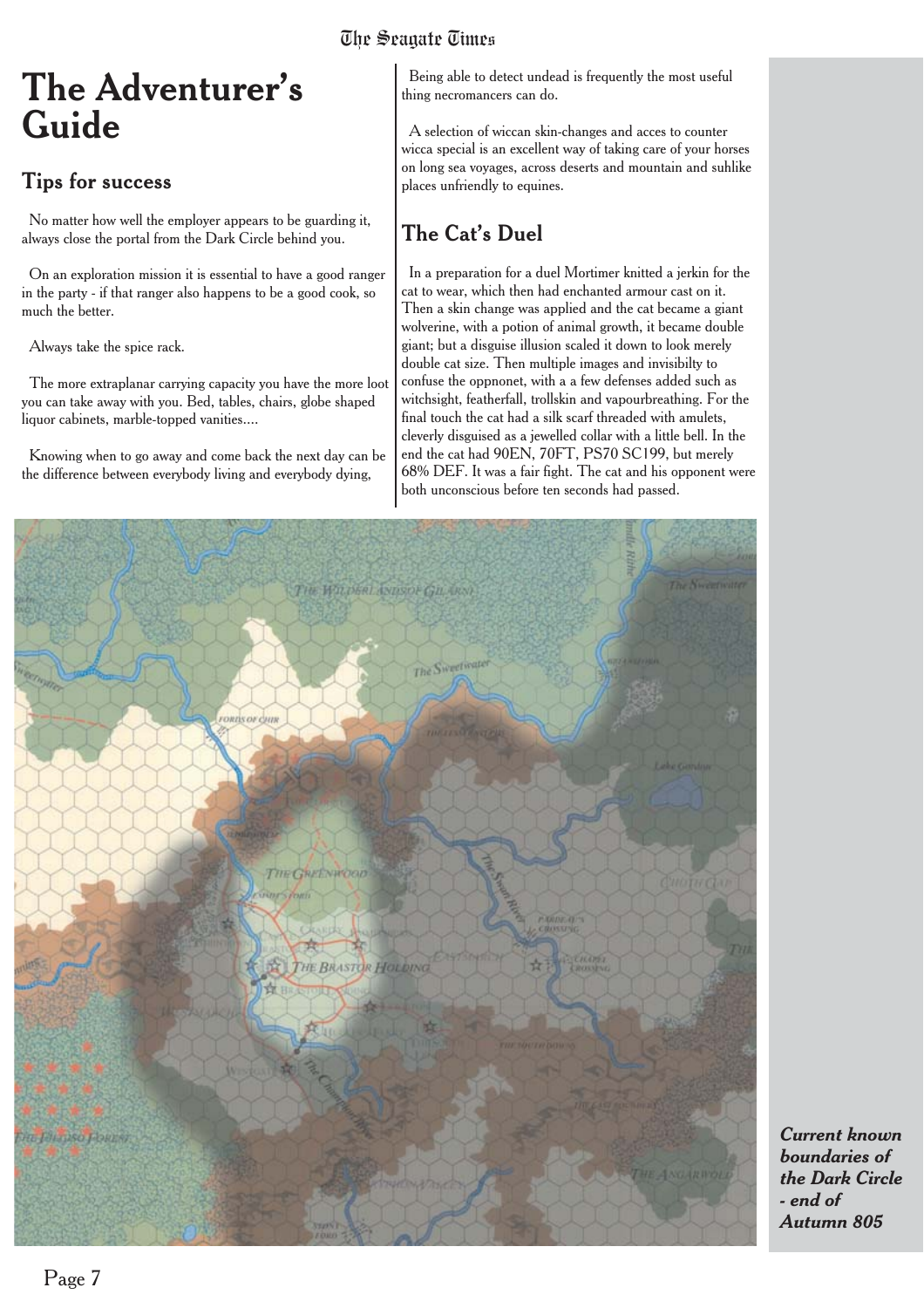*Tehe, when discussing travel options: "In the battle between Good and Evil, gravity wins!"*

#### *MDK:*

*"So, there were more demons than stars in the sky!"*

*Darien:*

*"That would be six."*

*Silverfoam: "It's only money; I'd only waste it on something else."*

### **Starflower's Bestiary**

#### A Fantasy of Fauns

Having become, shall we say, intimately acquianted with the faerie folk known as fauns on my most recent outing, I feel I should share something of what I have learned of them with my fellow guild members.

Fauns are gentle folk, counted among the seelie faeries. Their delight in giving and recieving pleasure in all its forms is famous to the point where it has entered the common tongue in the form of the words "satyriasis" and "nymphomania". Physically, fauns are slight of build, and most noted for their hairy goatlike hindquarters, and cloven hooves. They also have the elfin features and long pointed ears common among faerie folk of all kinds. They are on average somewhat shorter than humans. Male fauns are also known as satyrs, and females as nymphs. While satyrs are dusky of skin and no more handsome than most men, nymphs are both fair and extraordinarily beautiful - to the point where a mere glance at a naked nymph is enough to cause a man to loose whatever wits he came with.

Like many of the faerie folk, fauns are dangerous, without being in any way hostile. They are strongly territorial and will act to defend their homes, using their powers to beguile and charm in preference to weapons. Some fauns have learned Colleges of Magic in addition to their innate magics, most often Illusions, Earth Magics or Bardic Magics. We believe those we encountered also had access to Air Magics which they used to put party members to sleep. Satyrs have some skill with weapons, most often spears and bows. They rarely use steel weapons, and have the typical faerie distaste for using steel armours, although they have no specific vulnerability to cold iron.





#### *A Satyr*

The stories of humans entering the woods, meeting with fauns, and then being charmed into spending their lives frolicking in the forest, never to return to hearth and home, are quite true. The adventurer who wishes to meet with fauns - for whatever reason - should be armed not with steel but with strength of will. Stuffing wads of cotton into the ears might help, since satyrs are known to use the music of their pipes to beguile wanderers into their forests. Of course, that would also somewhat impede negotiation!

Fauns are woodland folk, almost exclusively found in temperate deciduous forests, most often in or near high mana zones. They are known to make their homes inside hills, the entrances concealed so well that a master ranger might well not even notice them. Futhermore, fauns are amazingly stealthy. Even highly perceptive expereinced adventurers will most likely not see a faun who does not wish to be seen, especially in the forest environment. Fauns hunt the forests for meat, and forage for plants. The ones we encountered cultivated vineyards and orchard fruits, and others are known to be beekeepers. It was their vineyard, planted on a hillside fringing the forest, that most clearly indicated the nearby presense of the faun community to us. Their wines and meads are of excellent quality and well worth trading for.

Ideally encounters with fauns should not result in hostilities. Our encounter, while initially tentative, ended in a most pleasant time for all concerned. Fauns certainly know how to put on a good party, and I would highly recommened the drinking, dancing and especially the making merry to any but the most weak-willed of adventurers. Satyrs appear to have a limitless capacity both for the production of alcoholic beverages, and their consumption. It would certainly have eased matters if we had had someone among us who could speak the language, but one of the nymphs apparently had the Bardic spell of comprehending languages, which allowed us to explain the peaceful nature of our mission and establish a basis for trade with the humans we represented.

*A Nymph*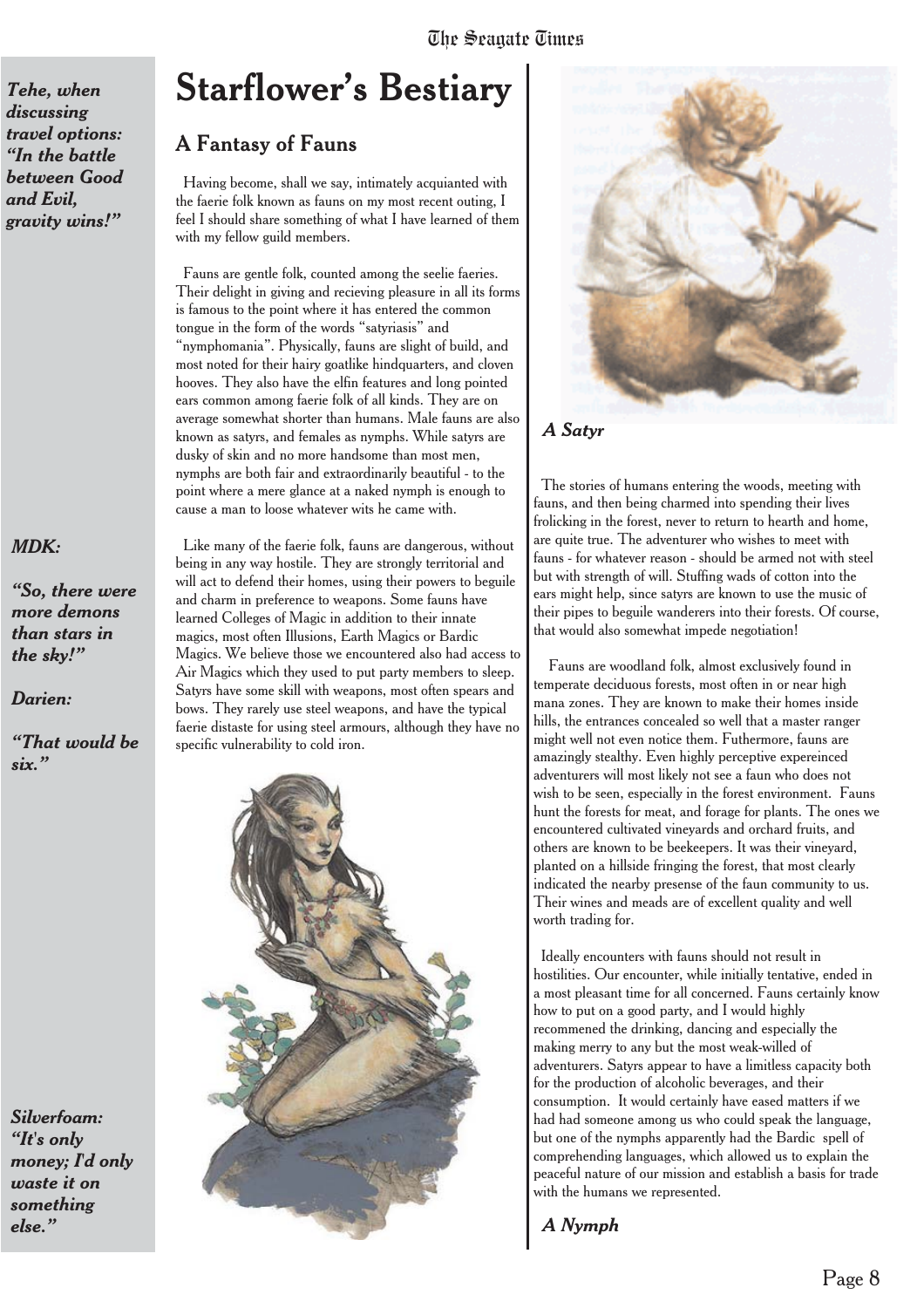# **The Puzzle Column**

### Off the Shelf

In a vain attempt to deter light-fingered Guild members, the bartender decided to remove the labels from the bottles on his top two shelves. Using his telepathy, a certain Mind Mage was able to extract the following clues from the bartender's mind. Can you determine from the evidence which liquor is found in which bottle?



[Left and right are as you see them, looking at the shelves, so1 and 6 are on the left, and 5 and 10 are on the right.]

- The Elven Wine is on the same shelf as the Dwarven Ale. One bottle is full of Caledonian whisky.
- The Pasifikan White Rum is on the top shelf, and the Orkisk Stout is two places to its right.
- The Troll Rotgut is directly below the Gnomish Brandy, which is not at the end of the shelf.
- The Dwarven Ale is immediately to the left of the Faerie Mead.
- The Mermaid's Milk Liqueur (don't ask) is found in position 9 on the diagram.
- The Hill Giant Hooch is kept safely at the extreme right end of the top shelf.

### Riddles

A headless man had a letter to write; It was read by a man who had lost his sight. The dumb repeated it word for word; And deaf was he who listened and heard.

A hole leading in, a hole leading out, we connect to a cavern that is slimey all throughout. What are we?

A horse travels a certain distance each day. Strangely enough, two of its legs travel thirty miles each day and the other two legs travel nearly thirty-one miles. It would seem that two of the horse's legs must be one mile ahead of the other two legs, but of course this can't be true. Since the horse is perfectly normal, how is this situation possible?

### Get the Power of Fire and Light!

Fire College Invested Items: Dragonflames Rk 10 Weapon of Flames Rk 10 Also Rank 8 Weaponry.

Now with added Radiance for Positive effect on Dark Creatures.

Prices negotiable. Please contact Flamis at the Guild.

### Adventurer Needs Help.

I want some help. My name is Lath and I am an Air mage. I have a secret plan that I'm going to share with you in the hope that you will be able to help me.

What I need to do is destroy the city of Calder in Brandenburg. It is a walled port town on the coast and I want to flood it so that it slips back into the sea never to return. What I want is to get a few good Water mages and Wiccas to protect the countryside from flooding with the use of their magic. All except this one small area that leads all the way from the city of Calder to the mountains.

What we do then, is get some Earth mages (pacifists need not apply) to build this really big dam in the mountains with the help of Mortimer Graves (or Watery Graves as I call him). I will summon a really big rainstorm like never see before, and we will fill the dam to the top. Once all this has been done, we will all return to the lake behind the dam and board our barge. On this barge we will ride the wave of water down to Calder and see what happens.

I will be selling tickets to brave adventurers that wish to accompany us on the barge to offset costs.

#### What's Hot

### What's Not Propanganda

Church Knights who abduct innocent peasants Thieving merchants Kuo-toa filled dungeons Rocs Guild rations Getting drunk Anything to do with the Dark Circle The Truth Church Knights who fight the Dark Circle Thieving from merchants Dead wizards' towers Fauns Truffles and smoked trout Getting naked Amber's date with the Balrog



*"The bard sold the party for his luck amulet?"*

*Tehe:*



*Party Leader: So, the Bard's our best hope.*

*Party:* <pained *silence>*